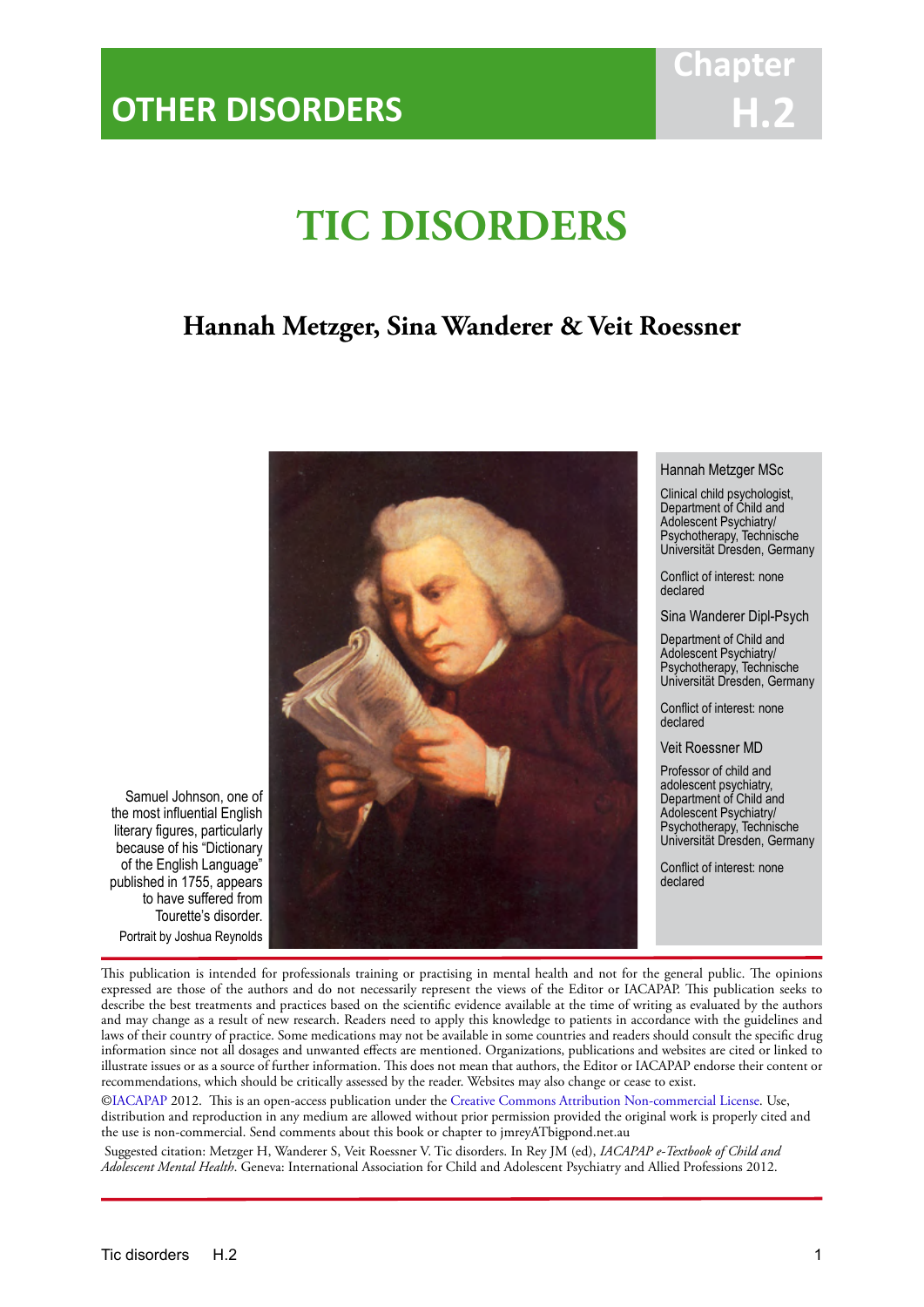Tics may range from a discrete, hardly noticeable flinching of the eye to a painful, socially incapacitating und subjectively shameful phenomena involving several muscle groups. Those afflicted by tics, as well as their fa a painful, socially incapacitating und subjectively shameful phenomena involving several muscle groups. Those afflicted by tics, as well as their bullying or to inappropriate response by caregivers resulting in a dysfunctional parent-child relationship. People in the extended environment may also react with irritation, for instance where vocal tics occur in inappropriate settings, such as the cinema or the classroom. On the other hand, some of the people afflicted successfully develop strategies to control their tics and learn to live and cope with them.

Classification usually follows the criteria of the International Classification of Diseases (ICD-10; World Health Organisation, 1996) or the Diagnostic and Statistical Manual of Mental Disorders (DSM-IV; American Psychiatric Association,1994). Tic disorders are best classified among the neuropsychiatric disorders. Table H.2.1 shows the classification of tic disorders.

Whether a *transient* or a *chronic* tic disorder is present depends on the duration of symptoms: in the case of a transient tic disorder, symptoms last less than 12 months. Transient tic disorders mostly occur in school age children and usually do not require specific treatment.

Diagnosis of Gilles-de-la-Tourette syndrome (or simply Tourette syndrome or disorder) is warranted in cases where several motor tics and at least one vocal tic are present at the same time or have been present in the past. Motor and vocal tics do not have to be present at the same time but should have occurred almost every day over one year at least to warrant the diagnosis. The onset of Tourette syndrome is generally before the age of 18; it rarely occurs for the first time in adulthood.

## **EPIDEMIOLOGY**

It is estimated that 4% to12 % of all children suffer from tics at some time during their development. Approximately 3%-4% are afflicted by a chronic tic disorder and 1% with Tourette's syndrome (Rothenberger et al, 2007). Children and adolescents are 10 times more likely to suffer from tics than adults (Kerbeshian & Burd 1992). This may be due to the high spontaneous remission rate in younger patients. Boys are afflicted three to four times more often than girls (Freeman, 2007). A familial predisposition has been established (O'Rourke et al, 2011).

**Table H.2.1 Classification of tic disorders according to ICD-10 and** 

**DSM-IV ICD-10 DSM - IV**  F95.0 Transient tic disorder 307.21 Transient tic disorder F95.1 Chronic motor or vocal tic disorder 307.22 Chronic motor or vocal tic disorder F95.2 Combined vocal and multiple motor tic disorder (Gilles-de-la-Tourette syndrome) 307.23 Tourette's disorder F95.8 Other tic disorder 307.20 Tic disorder NOS (not otherwise specified) F95.9 Unspecified



Georges Albert Édouard Brutus Gilles de la Tourette (1857-1904), French neurologist, described the symptoms of the syndrome that bears his name in nine patients in 1884, which he termed "maladie des tics". Gilles de la Tourette had a colourful and eventful life. He was shot in the head in his consulting rooms by a paranoid young woman who had been a patient at the

Salpêtrière Hospital claiming she had been hypnotised by him against her will causing

her to lose her sanity. The trial sparked intense public debate over whether hypnosis could be used to induce criminal behavior in otherwise law-abiding citizens.

He died in a psychiatric hospital in Lausanne, Switzerland, where he had been interned probably because of a bipolar illness and syphilis.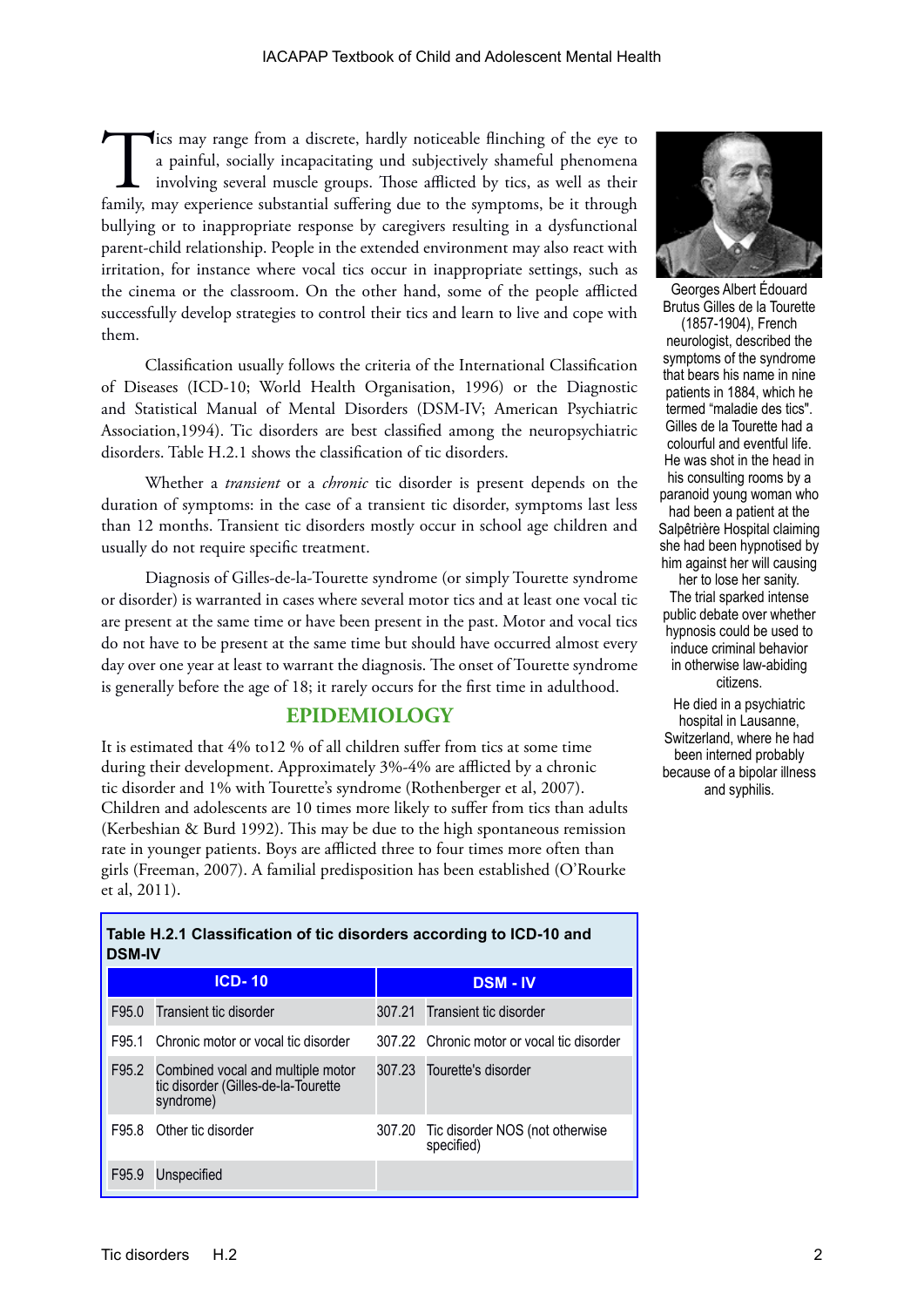## **Cultural differences**

The prevalence of Tourette syndrome is about 1% worldwide (Robertson et al, 2009). However, Tourette syndrome is less likely to occur in some countries. Differences in prevalence across various countries seem partly to reflect the fact that not all follow the same classification system. China, for example, has reported slightly lower prevalence rates; rates appear to be lower among African Americans in the US and occurrence is extremely rare in Sub-Saharan black Africans. Possible reasons for these findings include the implementation of different diagnostic systems, other medical priorities with less likelihood to seek treatment, ethnic and epigenetic differences, genetic and allelic differences in different races and the presence of a mixture of races (Robertson, 2008). By contrast, a cross-cultural review by Staley et al (1997) concluded that demography, family history, clinical features, associated conditions, comorbidity and treatment outcome were basically the same across cultures.

#### **Age at onset and course**

Tics generally occur for the first time between the ages of two and 15 years. However, the peak age of onset is between six and eight years. Typically, the first symptom is a simple motor tic in the face, such as eye blinking or grimacing. With time, they spread to shoulders, extremities and torso. Often vocal tics appear two to four years after the start of the motor tics (Leckman et al, 1998).

In most cases tics fluctuate in their location, complexity, type, intensity and frequency. This can be confusing and frustrating for parents of children afflicted by tics. Fluctuations often occur at irregular intervals, approximately every six to 12 weeks, without any apparent reason (Roessner et al, 2004). This changing course is one of the main distinguishing features when differentiating between Tourette syndrome and the abnormal movements found in conjunction with other illnesses, such as dystonia or chorea, which typically do not change or show less accentuated fluctuations.



at date 2 could be followed by an increase in tics despite its potential to reduce tics. The effect of the therapeutic intervention might attenuate the natural waxing of the tics but is biased by the spontaneous increase. This means that a meaningful appraisal of treatment efficacy in Tourette's disorder can only be ascertained in most cases after a long observation period. Source: Roessner et al (2011). Reproduced with permission.

**Tic** Sudden, rapid, recurrent, nonrhythmic motor movement or vocalization.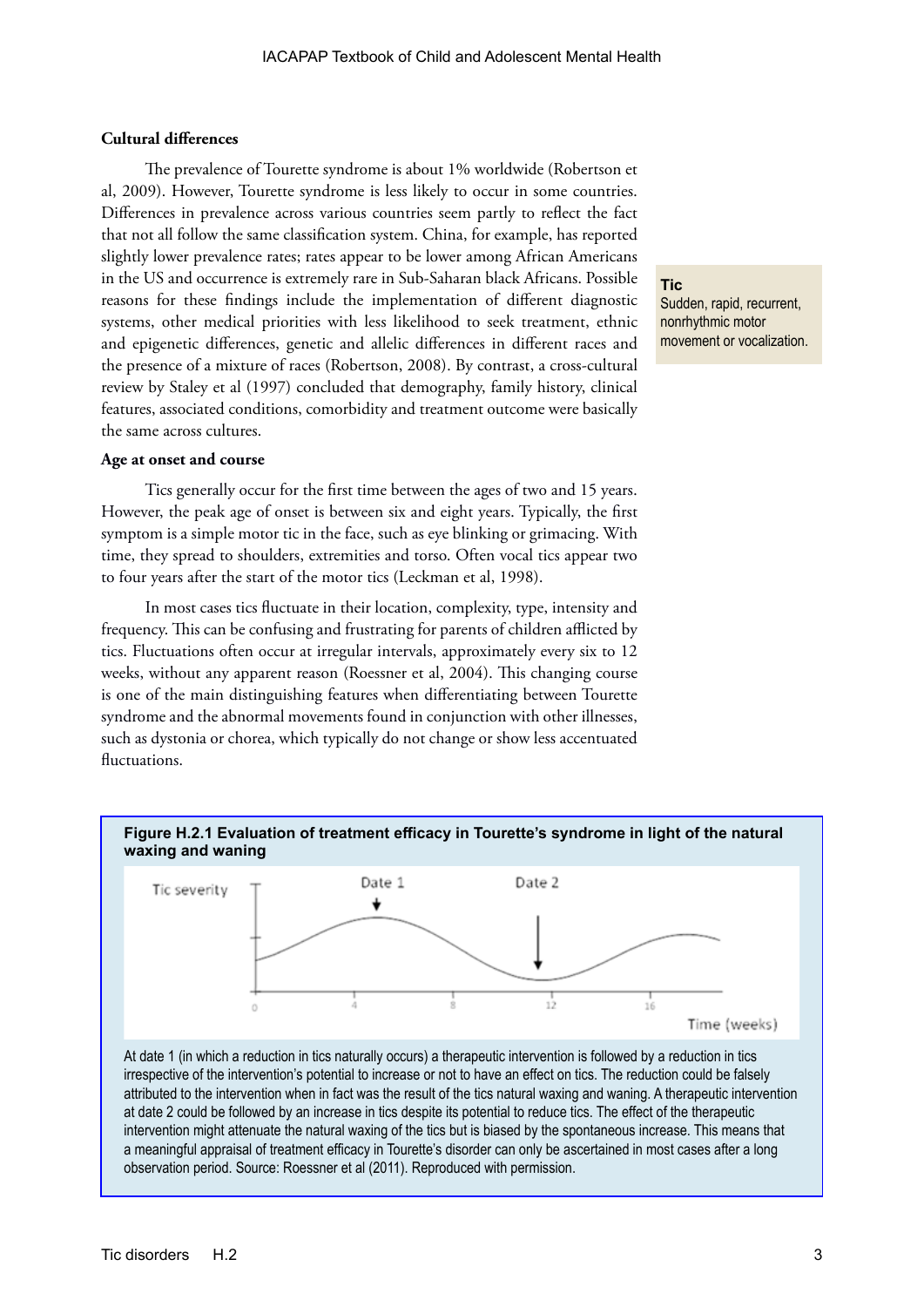Usually there is a worsening of symptoms during adolescence. As children progresses into young adulthood, tics often go into remission (Sandor et al, 1990). As a result, children and adolescents are 10 times more likely to be affected than adults.

 With increasing age, tic-afflicted patients also gain better control over their tics and are often able to suppress them for minutes or up to several hours. However, after a period of suppression, patients often feel compelled to exhibit their tics with heightened intensity (Banaschewski et al, 2003). For this reason some children may be able to suppress their tics over the course of the school day but, as soon as the child arrives at home, tics reappear with more intensity and the feelings of heightened tension generated by the suppression of tics will temporarily fade.

The severity of the tic disorder during childhood only has a limited predictive value concerning the illness in adulthood. A poor prognosis is usually associated with:

- Familial history
- Existence of vocal or complex tics
- Comorbid hyperkinetic disorder
- Obsessive-compulsive symptoms
- Aggressive behavior against self or others.

Spontaneous remission of chronic simple or multiple tics occurs in 50% to 70 % of cases and 3% to 40% for Tourette syndrome (Erenberg et al,1987).

## **ETIOLOGY AND RISK FACTORS**

Although the cause of primary tic disorders has not been conclusively determined, it is widely assumed to be the result of an interaction of genetic, neurobiological and psychological factors as well as environmental influences. A dysregulation within cortico-striato-thalamo-cortical circuits with deviations within the dopaminergic and serotonergic systems is believed to be responsible for the occurrence of tics. It seems that overactivity of the dopaminergic system in the basal ganglia leads to deficient subcortical inhibition and impaired automatic control of movement, which then clinically presents itself as motor or vocal tics (Leckman et al 1997; Singer, 2011).

A familial predisposition is as a risk factor. Heritability has been estimated to be around 50 % (Singer & Walkup, 1991). Various prenatal, perinatal and postnatal factors are considered possible factors that increase the risk. They include premature birth, perinatal hypoxia, low birth weight as well as excessive nicotine and caffeine consumption by mother during pregnancy. On rare occasions tics may develop as secondary symptom of tumors, poisoning, infection, head trauma or vascular disease (Burd et al, 1999; Mathews et al, 2006) .

Medical imaging techniques have determined that, on a neuroanatomical level, patients with tics show a reduced volume of the basal ganglia as well as the corpus callosum, but heterogeneity of study samples in terms of several confounders (e.g., long-term use of medication, tic performance and suppression over years) prevents firm conclusions. Furthermore, deviation of glucose metabolism in the basal ganglia, prefrontal and the somatic sensorimotor cortex, insula and



Click on the picture to view a video clip showing a variety of tics (3:13)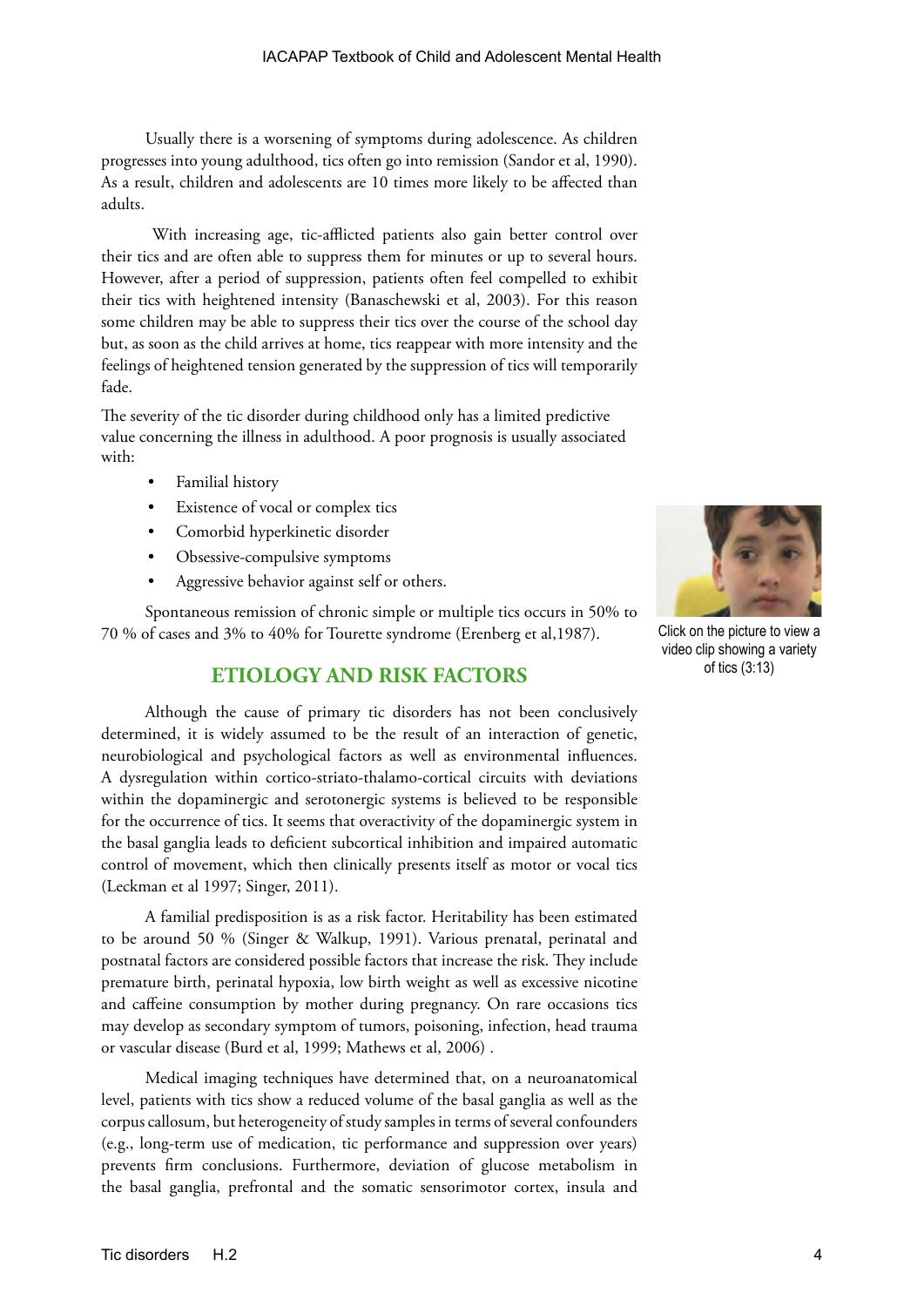temporal lobe has become apparent. Apart from dopaminergic overactivity, other neurotransmitters implicated include dysfunctions within the serotonergic and noradrenergic systems.

In terms of psychosocial factors, poor child rearing techniques have been ruled out as risk factor. However, environmental influences, first and foremost psychosocial stress, undoubtedly modulate tic severity. Experiences that cause fear, emotional trauma and social pressure generally result in an exacerbation of tics.

## **TICS**

Tics are sudden, abrupt, fast movements comprising various muscle groups, with or without vocal utterances, which occur involuntarily. Tics are brief but repetitive – though not rhythmic – and usually appear in short bursts or even series. They may be classified according to the degree of complexity (simple, complex) as well as their quality (motor, vocal) (Rothenberger et al, 2007).

*Motor tics* range from simple, sudden movements such as eye blinking or grimacing, to complex behavioral patterns, for example crouching down or hopping. In extreme cases, complex motor tics may present themselves as obscene gestures (referred to as *copropraxia*; e.g., pulling trousers down) or even have an element of self-harm (e.g., hitting oneself in the head). In some cases the afflicted person is compelled to repeat or imitate a movement observed in another person (*echopraxia*).

*Vocal or phonic tics* are involuntary utterances of sounds, noises, sentences or words. A simple vocal tic may be a slight coughing, clearing of throat, wheezing, squeaking or loud shouting. More complex vocal tics involve syllables, words or sentences. *Coprolalia* is the utterance of obscene or aggressive words or sentences. Coprolalia occurs seldom, in less than 20% of persons affected by Tourette disorder (Rothenberger et al, 2007). In other cases sufferers feel compelled to repeat their own previously spoken words (*palilalia* – it is called *echolalia* if they repeat words previously spoken by someone else).

By the age of 10 or 11 years, children begin to report a premonitory urge. This can be any kind of sensation, typically a tickling, itching or prickling feeling, in the area of the muscle groups involved, announcing the imminent occurrence of a tic (Steinberg et al, 2010).

| Table H.2.2<br>Common motor and vocal tics. |                                    |
|---------------------------------------------|------------------------------------|
| <b>Motor Tics</b>                           | <b>Vocal Tics</b>                  |
| Eye blinking                                | Coughing                           |
| Rolling of eyes                             | Throat clearing                    |
| Grimacing<br>٠                              | Sniffing                           |
| Shaking of head<br>٠                        | Whistling                          |
| Twitching of shoulders                      | Grunting<br>$\bullet$              |
| Twitching of torso and pelvis<br>٠          | Animal sounds                      |
| Twitching of abdomen<br>٠                   | Uttering of syllables<br>$\bullet$ |
| Movements of the hands and arms<br>٠        | Uttering of words<br>$\bullet$     |
| Movements of the feet and legs              | Shouting                           |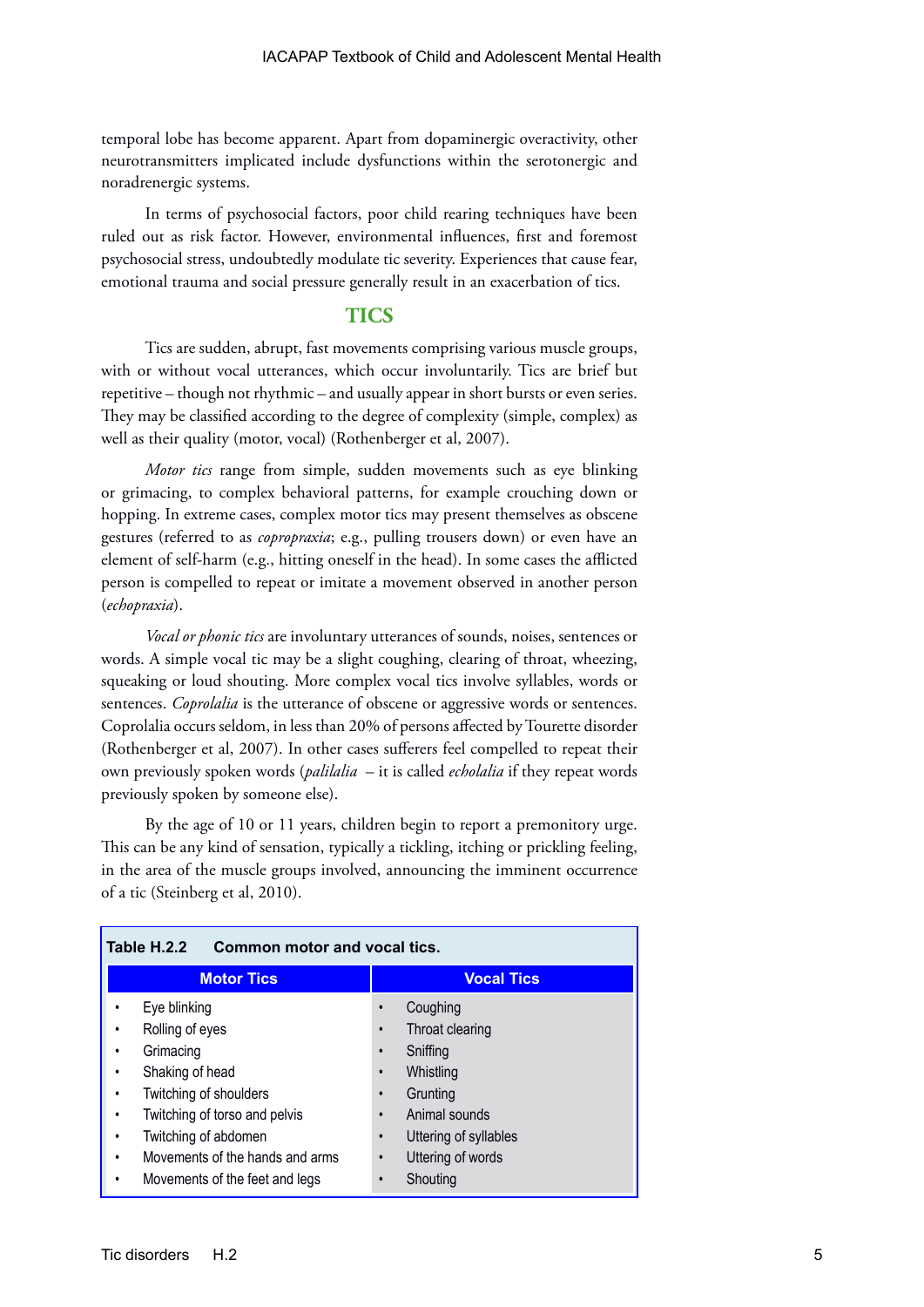## **DIAGNOSIS**

A detailed medical history should be obtained from birth onwards. Additionally, standardized questionnaires may be used. The Child Behavior Checklist (Achenbach, 1991) can be employed to obtain information concerning possible comorbid disorders (see Chapter A.5). The Strengths and Difficulties Questionnaire (Goodman, 1997) can also be recommended for this purpose (see Chapter A.5). Tic-specific or semi-structured interviews include the *Yale Global Tic Severity Scale* (YGTSS) (Leckman et al, 1989) and the *Tourette's Syndrome Severity Scale* (TSSS) (Walkup et al, 1992). Parental or self-rating can be done using the *Yale Tourette Syndrome Symptom List-Revised* (TSSL-R) (Leckman et al, 1989).

A thorough physical and neurological examination should be conducted, including an EEG. The main purpose for this is to exclude other possible illnesses that could cause the symptoms. Usually no further tests, such as an MRI, are necessary unless there are pathological findings. ECG, thyroid function tests or other procedures (e.g., metabolic tests) are not necessary in the absence of abnormal findings.

Tests of cognitive ability are not necessary either unless there is indication of learning problems. Completing questionnaires provides a good opportunity to observe the patient in a challenging situation, even though patients are often able to suppress tics for a certain period so that the true extent of the symptoms may not be observed.

## **Differential diagnosis and comorbidity**

Specific circumstances may cause variation of tic symptoms. Emotional states such as fear, joy or tension frequently lead to an increase. Distractions, an occupation requiring high concentration and consumption of cannabis or alcohol

| 2010)                                                                                                                                            | <b>Table H.2.3 Differential diagnoses of motor tics (Roessner &amp; Wanderer</b>                 |
|--------------------------------------------------------------------------------------------------------------------------------------------------|--------------------------------------------------------------------------------------------------|
| <b>Aspect of tics</b>                                                                                                                            | <b>Disorder - differential diagnoses</b>                                                         |
| Preoccupation with tic control                                                                                                                   | Attention problem                                                                                |
| Tic repetition                                                                                                                                   | Obsessive-compulsive phenomena                                                                   |
| "Exaggerated" tic <sup>1</sup>                                                                                                                   | Psychogenic origin                                                                               |
| Monotonous tic                                                                                                                                   | Stereotypy                                                                                       |
| Eye rolling                                                                                                                                      | Absence                                                                                          |
| Rapid shuffling steps                                                                                                                            | Akathisia, juvenile Parkinson, compulsion                                                        |
| Distortions and similar <sup>2</sup>                                                                                                             | Dystonia/ Dyskinesia                                                                             |
| Convulsive grimacing                                                                                                                             | Blepharospasm                                                                                    |
| "Jerky" tics                                                                                                                                     | Chorea                                                                                           |
| "Shuddering" tics                                                                                                                                | Myoclonus                                                                                        |
| Tics during sleep                                                                                                                                | Restless legs, epilepsy, parasomnias                                                             |
| lacking the suddenness or uncontrollability of a typical tic.<br><sup>2</sup> This would involve movements of a more coiling or writhing nature. | <sup>1</sup> This could be a movement or sound performed in an over-emphasized manner, therefore |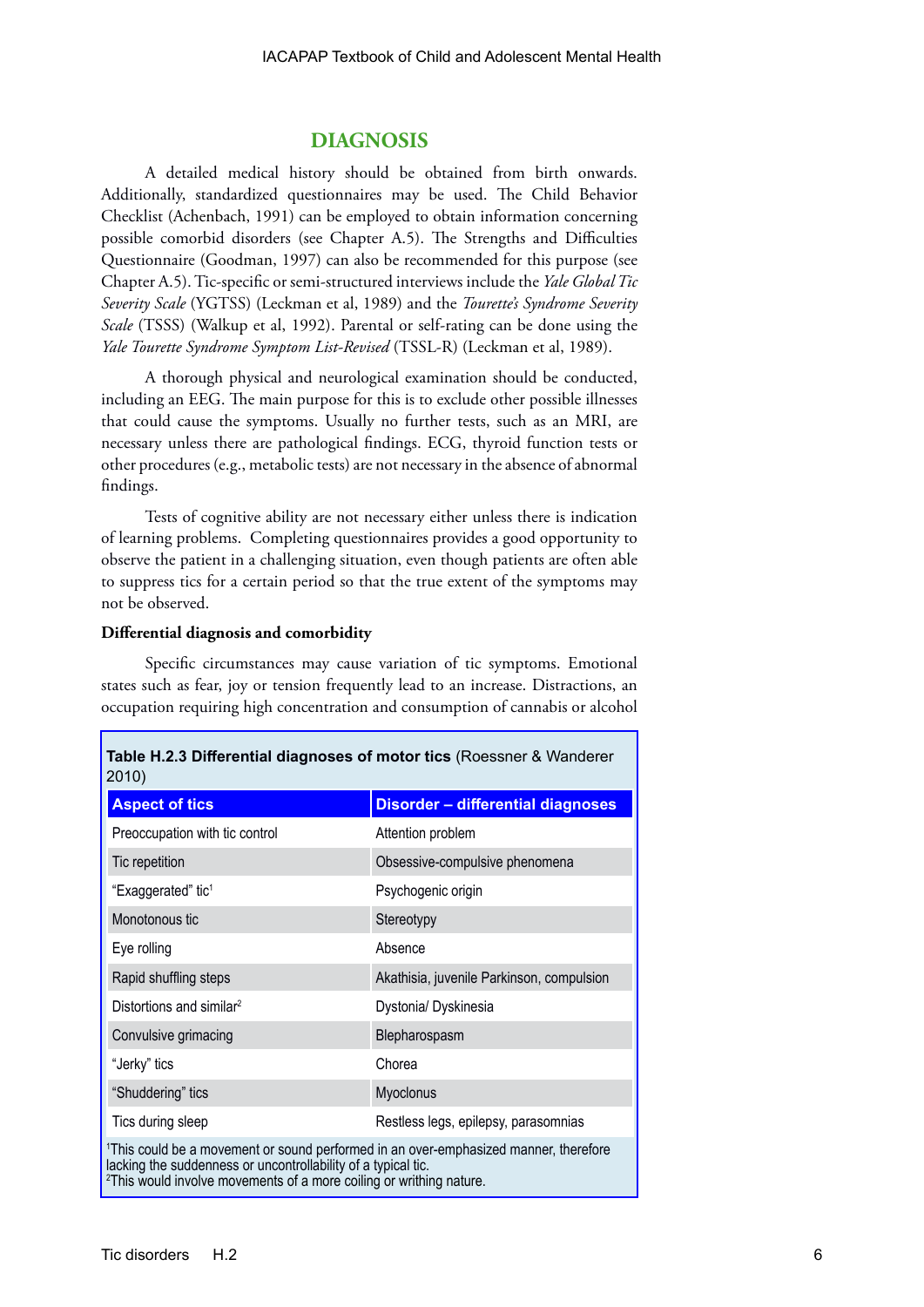| Table H.2.4 Psychiatric disorders often associated with tic disorders |                                             |
|-----------------------------------------------------------------------|---------------------------------------------|
| <b>Comorbid disorder</b>                                              | % of children with tic disorder<br>affected |
| Attention deficit hyperactivity disorder<br>(ADHD)                    | $40 - 60$                                   |
| Obsessive-compulsive symptoms                                         | $40 - 70$                                   |
| Anxiety disorders                                                     | $25 - 40$                                   |
| Depressive symptoms                                                   | Around 50                                   |
| Sleeping disorders                                                    | $12 - 44$                                   |

may lead to a decrease. Tics hardly ever interfere with intentional movements such as cycling. It is possible for tics to appear during any of the sleep stages, albeit with reduced frequency, intensity and complexity. Due to the aforementioned characteristics, it is possible to differentiate tic symptoms from most other movement disorders (see table H.2.3).

Approximately 65 % of children and adolescents with chronic motor or vocal tic disorder have a comorbid condition (Conelea et al, in press). Around 90% of those with TS develop one or more psychiatric disorders (Freeman, 2007). The probability of having a comorbid disorder increases with the severity of tics, early onset and familial loading.

## **TREATMENT**

#### **Psychoeducation**

Psychoeducation, involving the patient as well as relevant caregivers, should be provided at the beginning of treatment. Further, individual causal factors and options for treatment should be discussed. Referral to self-help groups is also useful. Treatment is usually delivered as an out-patient; inpatient treatment can be necessary in severe cases requiring more extensive investigations, when severe comorbid disorders are present or to monitor and achieve optimal drug treatment. Figure H.2.2 shows a decision tree (Roessner et al, 2011).

Psychoeducation involves providing detailed information to the relevant persons, in the case of young people this usually will involve parents and teachers. Information should be provided regarding the disorder, its course, investigations and options for treatment. Information which often is of use to teachers involves recommending allowing the child to sit exams on their own or to be permitted to leave the classroom for short periods – to lessen the urge to release the tics.

In cases of mild severity – taking into account the high rate of spontaneous remission – psychoeducation is all that is required. For this reason it makes sense to adopt a "wait-and-see" approach, keeping a watchful eye on recurrences or possible comorbid disorders (Wanderer et al, 2012).

### **Psychotherapy**

Cognitive behavioral methods are the most effective psychotherapeutic intervention. This treatment should be administered by trained professionals well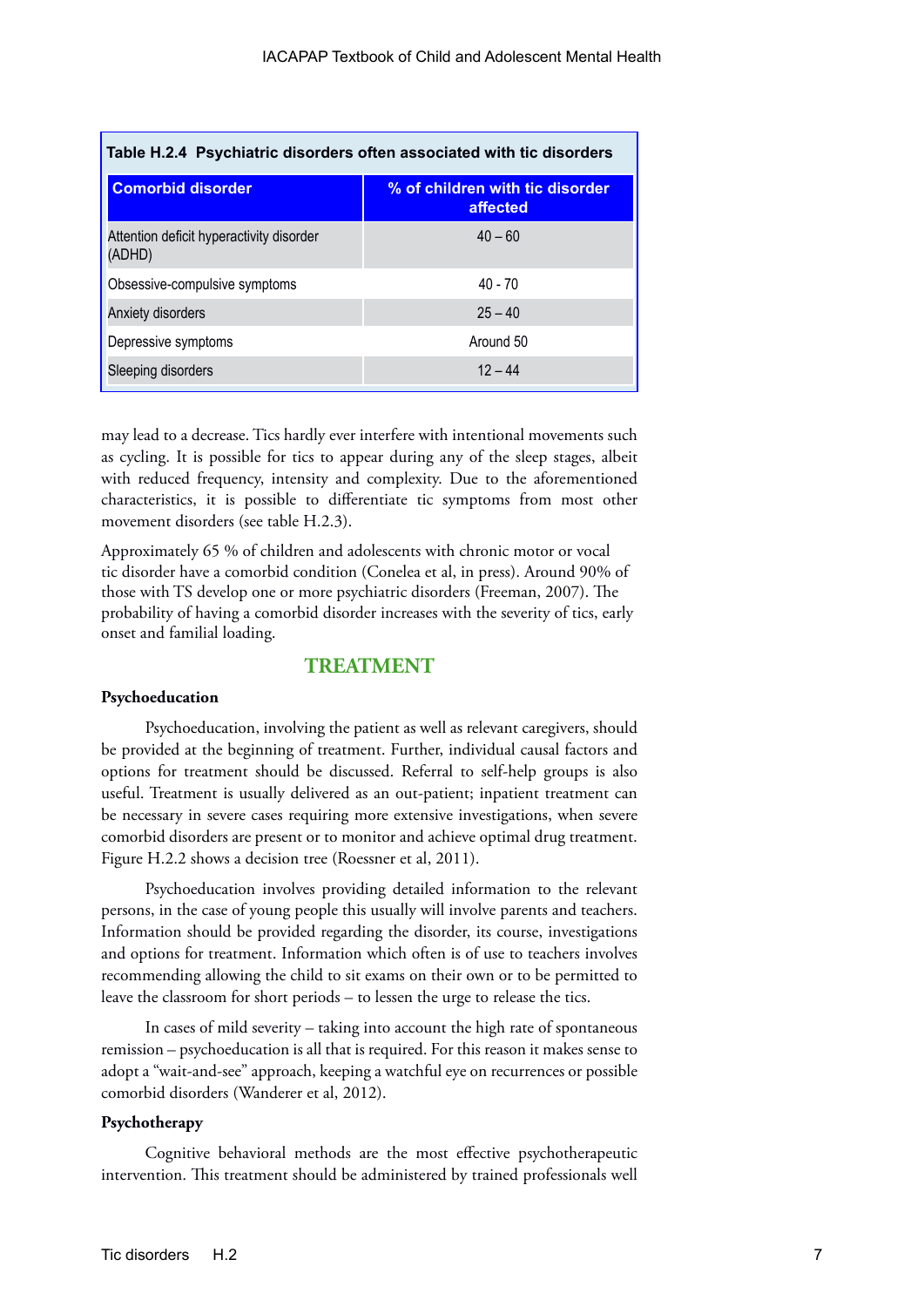**Figure H.2.2 Decision tree for the treatment of tic disorders including Tourette syndrome**  (Roessner et al, 2011).

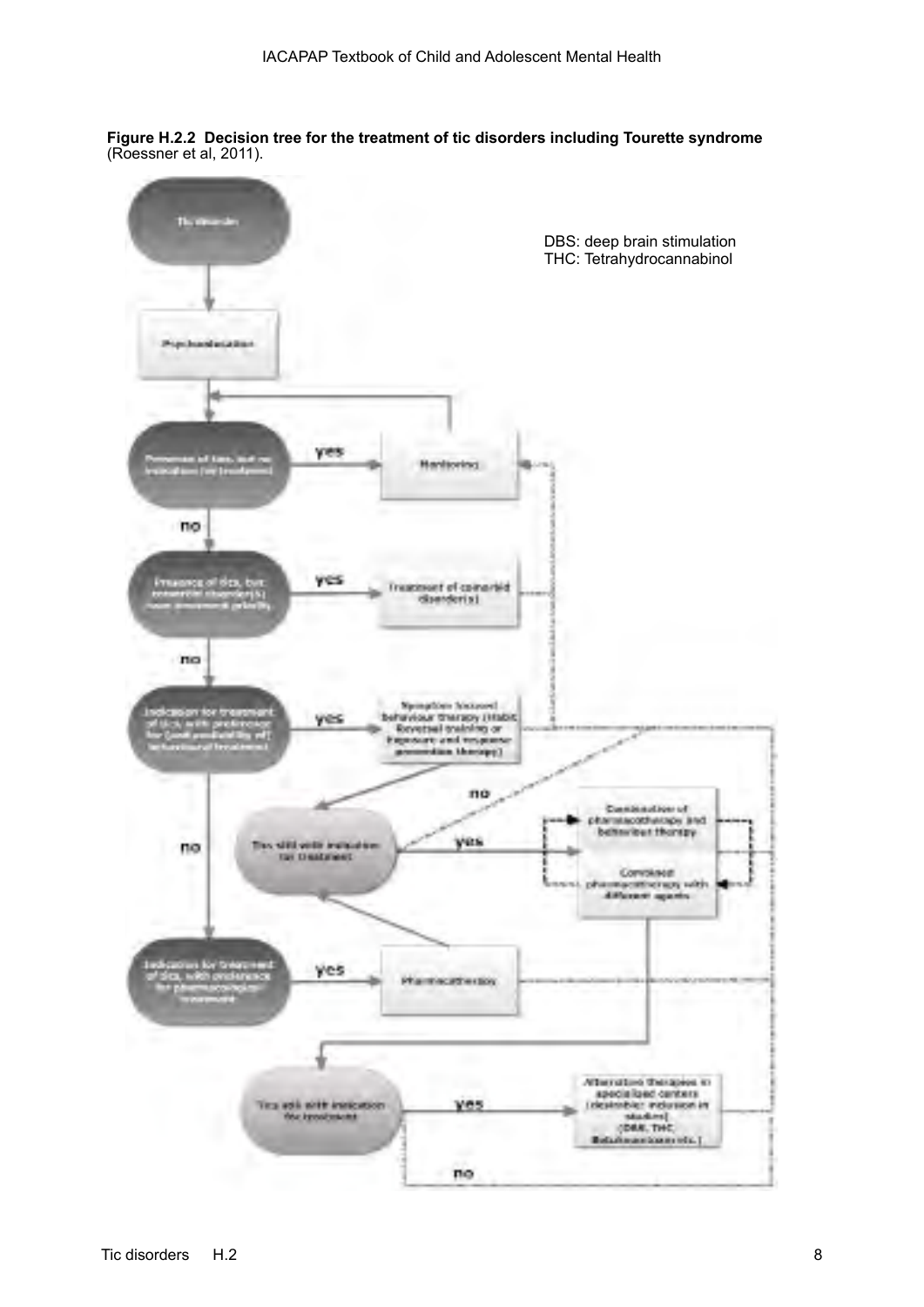versed in the complexities of the disorder. It may involve the following (Verdellen et al, 2011):

- For well-motivated and insightful patients, *habit reversal training* has been shown to be effective. Training comprises a set of techniques intended to help patients become aware of impending tics and practicing a competing response to inhibit or interrupt the tic. These techniques include relaxation training, contingency management and generalization training. To heighten tic awareness, methods such as:
	- Response description (patients learn to describe the topography of their tics and develop a detailed, usually written, description of each tic)
	- Response detection (patients receive feedback concerning the occurrence of a tic, until they can detect the target behavior unassisted)
	- − Early warning procedures (patients practice identifying the early signs of a tic, such as specific urges, sensations or thoughts) and
	- Situation awareness (patients describe people, places or situations in which the tics occur most commonly) are included in the training.
	- Competing response training involves the patient learning to purposefully initiate a tic for one to three minutes or until the urge to perform the tic has disappeared.
- *• Exposure and response prevention* is based on the association of a premonitory urge followed by the vocal or motor tic, which results in the relief of the urge sensation. The aim is to break the association between the urge and the resultant tic, which – according to learning theory – has been strengthened over time. By confronting the patient with the premonitory urge over a longer period (exposure) and having them resist giving in to it (response prevention), the patients would learn to endure the urge without having to act out the tic (habituation). Patients are also encouraged to *self-monitor* symptoms by recording times and situations in which tics occur over certain periods to ascertain when and where tics are most frequent.
- *• Massed (negative) practice* involves intentionally and repeatedly acting out the tic in an effortful and rapid way over a certain period with short rests in between. The long-term effectiveness of this seems limited but can help patients if they are about to enter situations which require ticfree appearance (i.e., going to the cinema).
- *• Relaxation training* is assumed to help reduce tics because tic intensity often increases in times of stress and anxiety. Relaxation training includes progressive muscle relaxation, imagery, autogenic training or deep breathing and is mostly applied as one part of a multi-modal treatment plan. In terms of effectiveness, Peterson and Azrin (1992) found that tics were reduced by 32% with relaxation training, by 55% with habit reversal training and by 44% with self-monitoring techniques.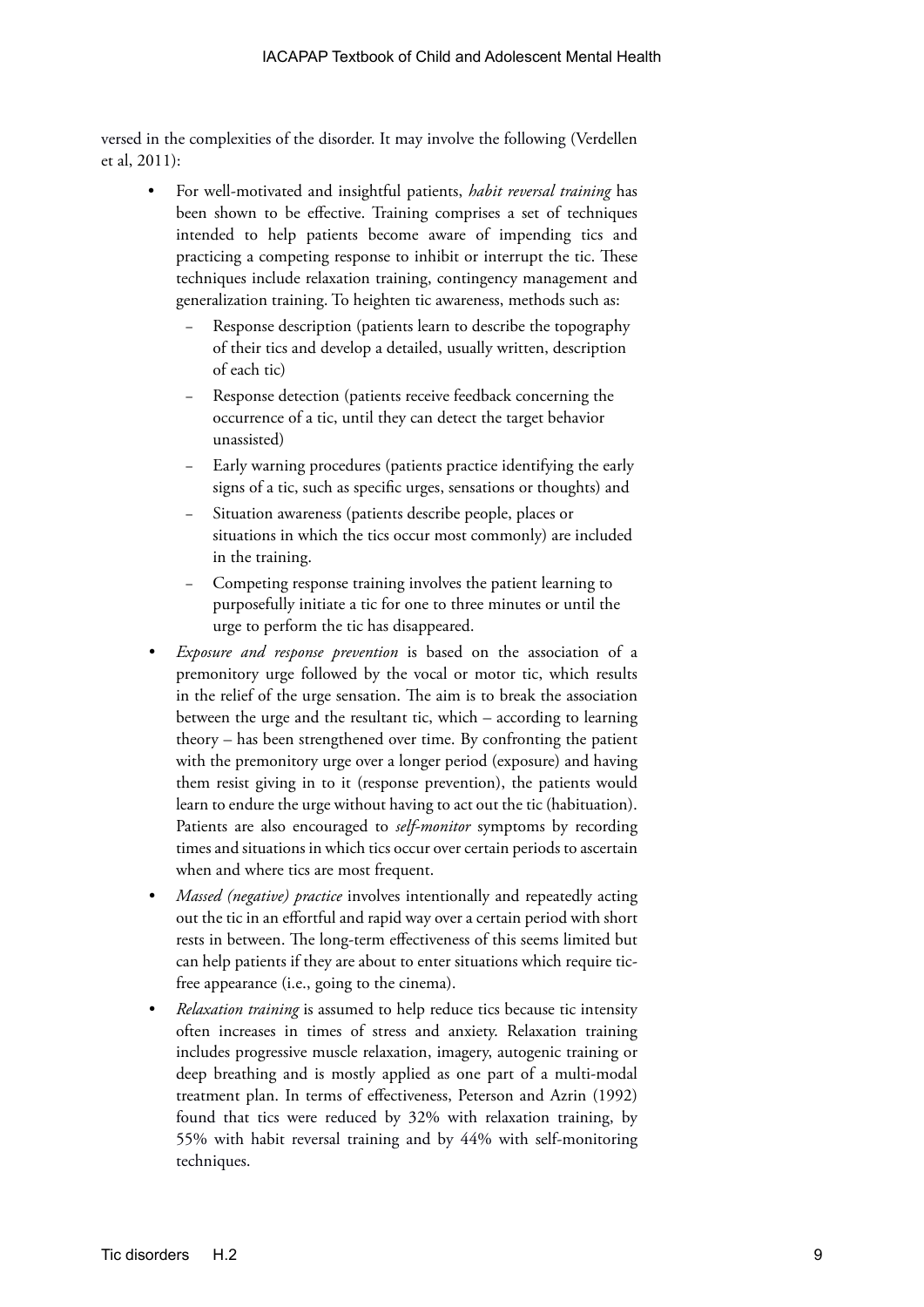- *• Contingency management*, again as a part of a multi-modal program, seeks to positively reinforce tic-free intervals (e.g., through tokens, praise or demonstration of affection) and to ignore tics. According to learning theory this should result in a lessening of the behavior (in this case, the occurrence of tics). Because this method is usually incorporated in multi-component treatment packages, it has been difficult to assess the value of this specific technique.
- Sometimes the presence of a tic disorder in a child may result in significant problems among family members. In such cases *family therapy* should be recommended.

## **Medication**

There is good empirical evidence supporting the use of a variety of medications for Tourette syndrome (see below). However, medication for Tourette syndrome is often prescribed "off-label". For instance, the only drug approved for tics in Germany is haloperidol, which on current evidence is considered only a medication of third choice. Pharmacological treatment is recommended when tics result in significant subjective discomfort, such as muscular pain or physical injury, ongoing social problems (e.g., isolation or bullying), emotional problems, or significant functional impediment, typically in academic performance (Roessner et al, 2011). The aim is to achieve the best balance between maximum benefit and minimum side effects. It is not to be expected that tics will disappear completely with medication; at best, symptoms will be alleviated.

Before initiating pharmacological treatment, the following investigations should be carried out: blood and liver function tests, prolactin levels, ECG, EEG, as well as physical and neurological examinations (to establish a baseline, exclude cardiac contraindications, including long QT syndromes, other physical illnesses or potential contraindications for the use of medication ). Additionally, it is important to assess whether the tic disorder or another comorbid disorder is causing the greatest impairment, in order to determine which of the disorders should be primarily treated. For instance, treating comorbid ADHD can result in improved ability to suppress the tics without having to specifically treat them – conversely, psychostimulant drugs may rarely worsen the tics.

Generally speaking, medication should start slowly, with effectiveness and tolerability being assessed at regular intervals. Once optimal dosage has been ascertained, medication should be taken regularly for at least one year before considering a discontinuation. At the very latest, medication should be reduced in late adolescence to ascertain whether continuation is necessary, taking into account the high rates of spontaneous remission. Table H.2.5 summarizes the European recommendations about medication for tic disorders.

*• Haloperidol* is the only medication officially approved for the treatment of tic disorders in Europe (from the age of three years). Haloperidol has strong antidopaminergic action and results in a reduction of tics in approximately 80 % of cases. However, adverse reactions such as extrapyramidal symptoms occur quite frequently, which makes haloperidol not the treatment of first choice.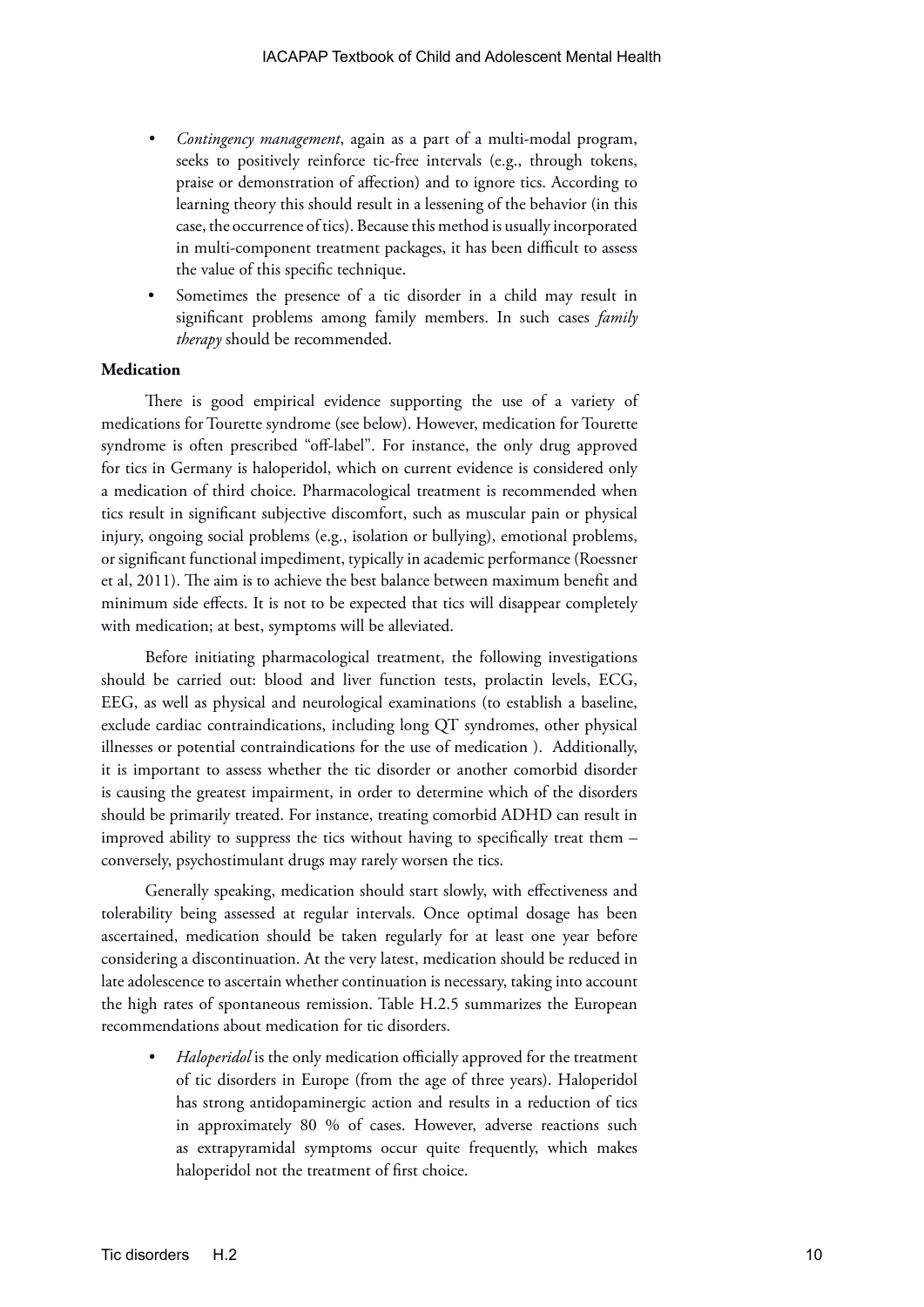| Table H.2.5 Medications with some evidence |             |                      |                                |                           |                                                                                                                                                               | of effectiveness for the treatment of Tourette's syndrome (Roessner et al, 2011) |
|--------------------------------------------|-------------|----------------------|--------------------------------|---------------------------|---------------------------------------------------------------------------------------------------------------------------------------------------------------|----------------------------------------------------------------------------------|
| Medication                                 |             | evidence<br>Level of | <b>Starting dosage</b><br>(mg) | Therapeutic<br>range (mg) | <b>Common adverse</b><br>effects                                                                                                                              | Investigations at start and<br>during follow up                                  |
| Alpha-adrenergic                           | Clonidine   | ⋖                    | 0.05                           | $0.1 - 0.3$               | Orthostatic hypotension                                                                                                                                       | <b>Blood</b> pressure                                                            |
| agonists                                   | Guanfacine  | ⋖                    | $0.5 - 1.0$                    | $1.0 - 4.0$               | Sedation, sleepiness                                                                                                                                          | 50G                                                                              |
| First generation                           | Haloperidol | ⋖                    | $0.25 - 0.5$                   | $0.25 - 15.0$             | Sedation<br>EPS                                                                                                                                               | <b>Blood count</b><br>Weight<br>ECG                                              |
| antipsychotics                             | Pimozide    | ⋖                    | $0.25 - 0.5$                   | $0.25 - 15.0$             | Increased appetite and<br>weight                                                                                                                              | Neurologic status<br>Transaminases<br>Prolactine                                 |
|                                            | Aripirazole | ပ                    | 2,50                           | 2.5-30                    | Sedation                                                                                                                                                      | <b>Blood count</b>                                                               |
|                                            | Olanzapine  | $\circ$              | $2.5 - 10$                     | $2.5 - 10$                | Akathisia<br>EPS                                                                                                                                              | <b>Blood</b> pressure                                                            |
| Second generation<br>antipsychotics        | Quetapine   | ပ                    | 100-150                        | 100-600                   | Headache                                                                                                                                                      | Weight<br>ლ<br>⊞                                                                 |
|                                            | Risperidone | ⋖                    | 0.25                           | $0.25 - 6.0$              | Increased appetite,<br>weight                                                                                                                                 | Transaminases                                                                    |
|                                            | Ziprasidone | ⋖                    | $5.0 - 10.0$                   | $5.0 - 10.0$              | Orthostatic hypotension                                                                                                                                       | Blood sugar and lipids                                                           |
| <b>Benzamides</b>                          | Sulpiride   | $\mathbf{a}$         | (2mg/kg)<br>50-100             | $2-10$ mg/kg              | Problems with sleep<br>Increased appetite<br>Agitation                                                                                                        | Weight, Transaminases<br><b>Blood count</b><br>ECG                               |
|                                            | Tiapride    | $\mathbf{a}$         | (2mg/kg)<br>50-100             | $2-10$ mg/kg              | Increased appetite<br>Sedation                                                                                                                                | Electrolytes<br>Prolactine                                                       |
|                                            |             |                      |                                |                           | EPS: extrapyramidal symptoms. Evidence level: A, >2 randomized controlled trials; B, 1 randomized controlled trial; C, anecdotal (case studies, open trials). |                                                                                  |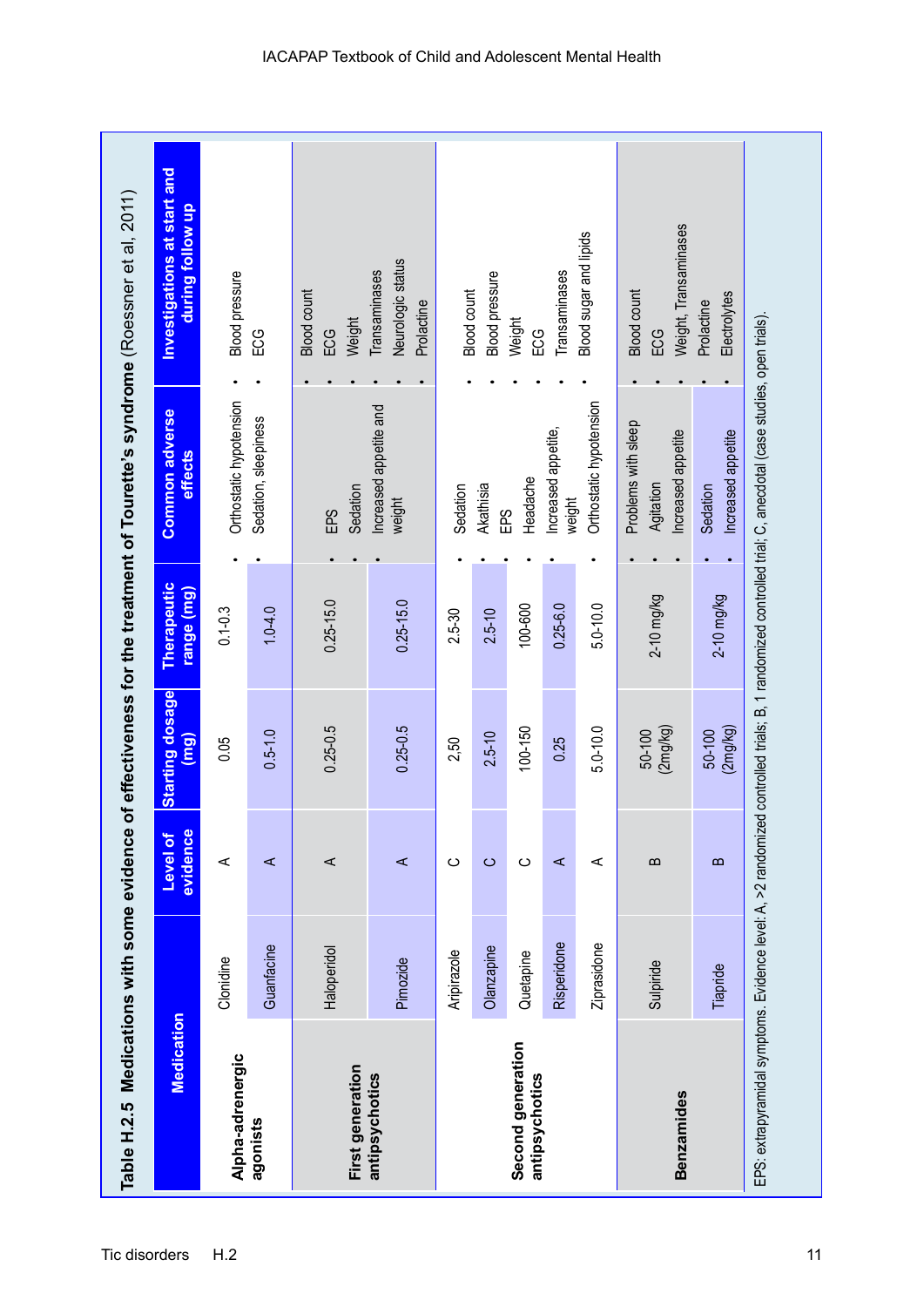- *Tiapride* is a selective D2 receptor antagonist that shows virtually no antipsychotic action. It has a good side effect profile and is well tolerated with few extrapyramidal symptoms. The most frequent adverse reactions are drowsiness, moderate transient hyperprolactinemia and weight gain. There is no evidence of negative effects on children's cognitive performance. Tiapride is currently the first-choice medication for treatment of Tourette syndrome in Germany.
- *• Risperidone* is a second generation antipsychotic agent with a high affinity for D2 and 5-HT2 receptors. Efficacy is similar to that of haloperidol but with a more favorable side effect profile (see Table H.2.5).
- *• Aripiprazole* has shown promising effects specifically in patients who had not responded to, or had not tolerated well other medications. Aripiprazole has a high affinity for D2 receptors but, in contrast to other second generation antipsychotics, it is also a partial agonist of 5HT1A receptors and a potent antagonist at 5HT2A receptors. This profile has raised hopes that it may be better than the other drugs (Roessner, 2011). It also has the advantage that weight gain is low. Nausea and sedation are the most frequently reported adverse effects.

Although the best evidence from clinical trials is still that for the typical antipsychotics haloperidol and pimozide, European clinical practice has gradually substituted these substances with atypical antipsychotics, foremost risperidone. Availability of and experience with specific medications, however, also plays a role in the choice. In the German-speaking world, tiapride is regarded as the first choice drug in the treatment of tic disorders in children and adolescents (Rothenberger et al, 2007). Although evidence is comparatively limited, Roberston and Stern (2000) also recommend tiapride as well as sulpiride in their review of treatment for tic disorders, due to their balance of efficacy and tolerability. Aripiprazole has shown potential regarding efficacy in refractory cases. There is, however, a lack of placebo-controlled studies for this medication.

## **Treating Tourette syndrome comorbid with other disorders**

When there are comorbid psychiatric disorders and Tourette syndrome, it should always be ascertained which of the presenting conditions is causing the greater impairment. Treating one disorder frequently has a positive effect on the other and may render further specific treatment unnecessary.

#### *Attention deficit hyperactivity disorder (ADHD)*

If ADHD is comorbid with a tic disorder, the former may be treated with psychostimulants, such as methylphenidate. There has been a longstanding argument about whether psychostimulants may cause, trigger or worsen tics in these cases and, therefore, whether they should be contraindicated in these circumstances. Recent studies have shown that in most cases psychostimulants do not lead to an exacerbation of tics (Pringsheim & Steeves, 2011). Treating patients with atomoxetine or clonidine has proven effective as long as the Tourette syndrome is only of mild to moderate severity (Roessner et al, 2011). These two medications mainly reduce ADHD symptoms only having a marginal effect on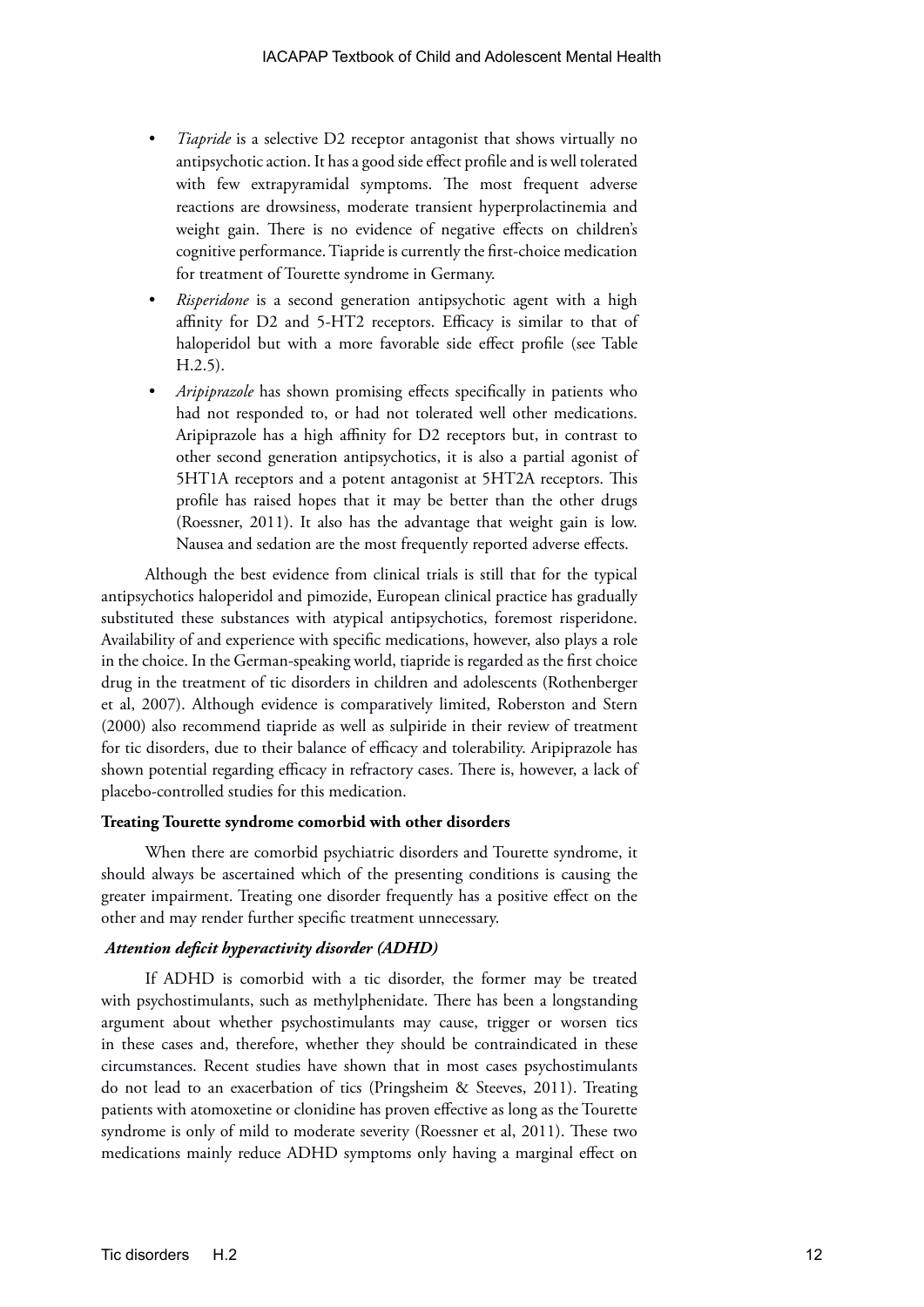tics. Should the aforementioned medication have little effect on tics, the addition of risperidone can be considered. Alternatively, ADHD symptoms may be treated with methylphenidate, which can be combined with risperidone if necessary.

## *Emotional disorders*

In cases presenting with mild to moderate depressive or anxious symptoms comorbid with Tourette syndrome, pharmacological treatment solely with sulpiride can be considered. Sulpiride has positive effects on tics as well as the comorbid emotional problems with few extrapyramidal symptoms and vegetative adverse reactions (Roessner et al, 2011), with the exception of galactorrhea.

Another option for treating Tourette syndrome with comorbid depression or obsessive-compulsive disorder is using a selective serotonin reuptake-inhibitor (SSRI). Antipsychotic drugs can be prescribed in combination with SSRIs in cases of moderate to severe tic symptoms.

#### **Alternative medicine treatments**

Substantial anecdotal evidence exists concerning the benefits of physical activity (rhythmic sports, such as swimming) and recreational activities in general. Patients should be informed and encouraged accordingly. There is no evidence that diet, vitamins or mineral supplements as well as hypnosis are of benefit and should not be recommended.

## **REFERENCES**

- Achenbach T (1991). *Manual for the Child Behavior Checklist/4-18 and 1991 Profile.* Burlington: University of Vermont, Department of Psychiatry.
- American Psychiatric Association (1994). *Diagnostic and Statistical Manual of Mental Disorders*, 4th ed. Washington: American Psychiatric Association.
- Banaschewski T, Woerner W, Rothenberger A (2003). Premonitory sensory phenomena and suppressibility of tics in Tourette syndrome: developmental aspects in children and adolescents. *Developmental Medicine and Child Neurology*, 45:700-703.
- Burd L, Severud R, Klug MG et al (1999). Prenatal and perinatal risk factors for Tourette disorder, *Journal of Perinatal Medicine*, 27:295-302.
- Conelea CA, Woods DW, Zinner SH et al (in press). The Impact of Tourette syndrome in adults: Results from the Tourette syndrome impact survey. *Community Mental Health Journal*.
- Erenberg G, Cruse RP, Rothner AD (1987). The natural history of Tourette syndrome: a follow-up study', *Annals of Neurology*, 22:383-385.
- Freeman RD (2007). Tic disorders and ADHD: answers from a world-wide clinical dataset on Tourette syndrome. *European Child & Adolescent Psychiatry*, 16(supp1):15-  $23$
- Goodman R (1997). The Strengths and Difficulties Questionnaire: a research note. *Journal of Child Psychology and Psychiatry*, 38:581-586.
- Kerbeshian J, Burd L (1992). Epidemiology and comorbidity. The North Dakota prevalence studies of Tourette syndrome and other developmental disorders. *Advances in Neurology*, 58:67-74.
- Leckman JF, Peterson BS, Anderson GM et al (1997). Pathogenesis of Tourette's syndrome. *Journal of Child Psychology and Psychiatry,* 38:119-142.
- Leckman JF, Riddle MA, Hardin MT et al (1989). The Yale Global Tic Severity Scale: initial testing of a clinicianrated scale of tic severity. *Journal of the American Academy of Child & Adolescent Psychiatry*, 28:566-573.
- Leckman JF, Zhang H, Vitale A et al (1998). Course of tic severity in Tourette syndrome: the first two decades. *Pediatrics*, 102:14-19.
- Mathews CA, Bimson B, Lowe TL et al (2006). Association between maternal smoking and increased symptom severity in Tourette's syndrome. *The American Journal of Psychiatry*, 163:1066-1073.
- O'Rourke JA, Scharf JM, Platko J et al (2011). The familial association of Tourette's disorder and ADHD: the impact of OCD symptoms. *American Journal of Medical Genetics. Part B, Neuropsychiatric Genetics,* 156B:553-560.